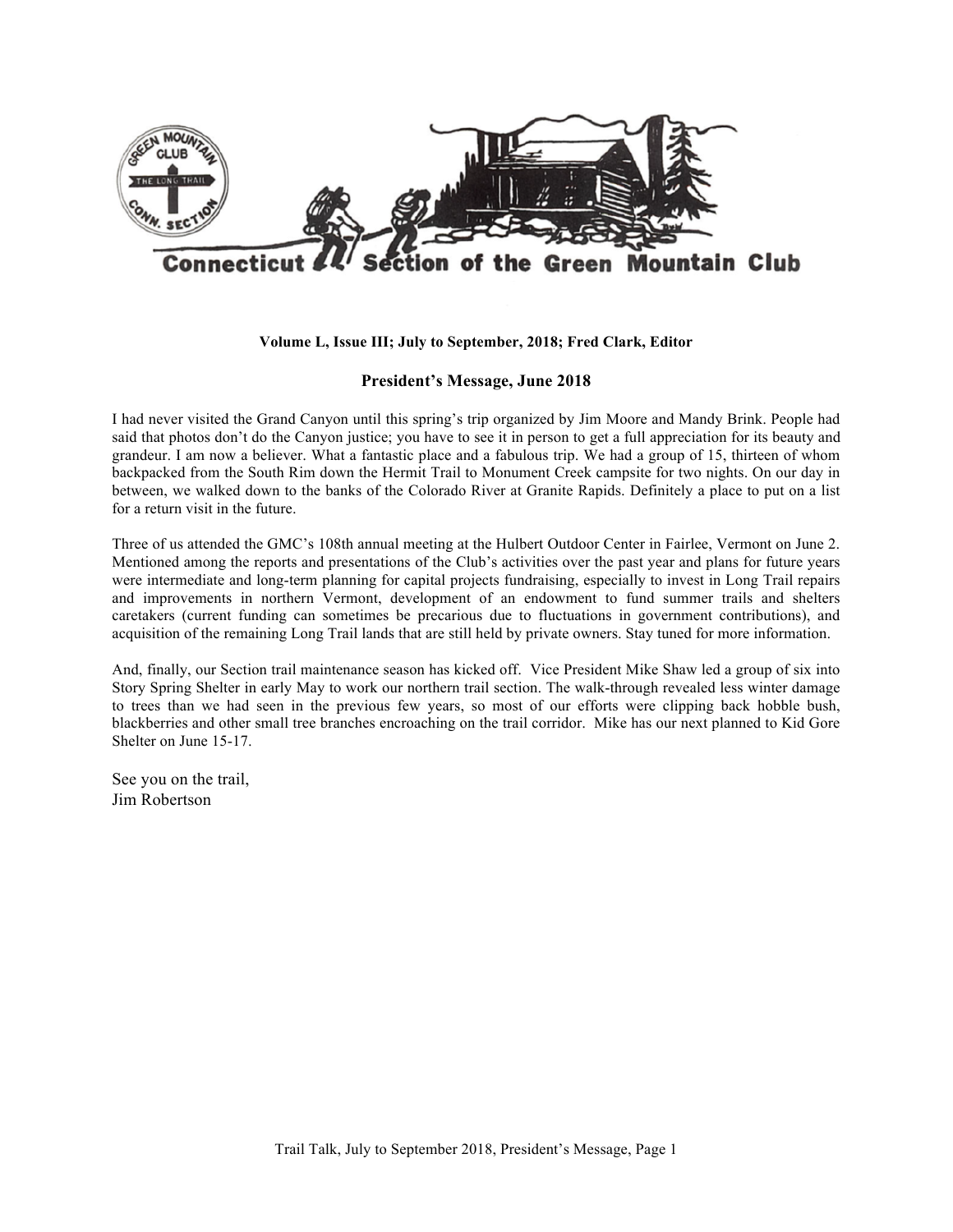#### **Green Mountain Club Information**

http://www.greenmountainclub.org (802) 244-7037

**Connecticut Section Information** http://www.conngmc.com

### **Officers and Executive Committee**

**President: James E. Robertson** 860-633-7279 jrobert685@aol.com

**First Vice President, Trails and Shelters: Mike Shaw** 860-381-9130 msshaw2@mail.com

**Second Vice President, Activities: Dennis P. Himes** 860-454-8301 dennis@cookhimes.us

**Director: James Fritz** 860-221-9173 james fritz@sbcglobal.net

**Alternate Director: Andrew J. Hood** 860-646-2753 andrew.hood@snet.net

**Secretary: Kevin T. Burke** 203-729-1603 burke-kevin@sbcglobal.net

**Treasurer: Richard Hart** 203-484-9925 huntcar@att.net

**INQUIRIES:** Please direct all inquiries regarding the Connecticut Section to the President.

**PUBLICATION SCHEDULE:** *Trail Talk* is published four times a year in March, June, September, and December. Activity schedules are included in each issue. Articles and activity

reports must be sent to the editor no later than the tenth day of the month of the publication. Article and activity reports must be sent in a Word Document in Times New Roman, font size 10. Reports sent from iPhones or iPads will be returned

Send articles and activity reports to:

Fred Clark 61 Lexington Place South Durham, CT 06422-1915 fpclark1@comcast.net

**MEMBERSHIP:** When filling out an application to join or renew your membership in the Green Mountain Club, circle *Connecticut*  **Section** on the application to receive, at no extra charge, the Connecticut Section's newsletter and activity schedule.

#### **Dues:**

| Individual Adult            | \$45.00 |
|-----------------------------|---------|
| Family                      | \$60.00 |
| Senior (70 or older) or     |         |
| Limited Income              | \$25.00 |
| Sponsor (Individual/Family) | \$75.00 |

Send annual dues to:

Green Mountain Club 4711 Waterbury-Stowe Road Waterbury Center, VT 05677-9904

**NEW MEMBERS:** The Connecticut Section welcomes these new members who recently joined. See you at our upcoming events!

Mathew Jobin Al Prudhomme

**WANT TO HELP THE CONNECTICUT SECTION REDUCE EXPENSES AND SAVE TREES?** Just send an e-mail to the Editor, requesting that you be e-mailed *Trail Talk*, rather than having it mailed to you. You'll receive *Trail Talk* sooner, too.

**SPECIAL THANKS** to member Charlotte Hitchcock. Each issue she facilitates the e-mailing of *Trail Talk* by reducing the file size of the attachment.

Trail Talk, July to September 2018, Green Mountain Club information, Page 2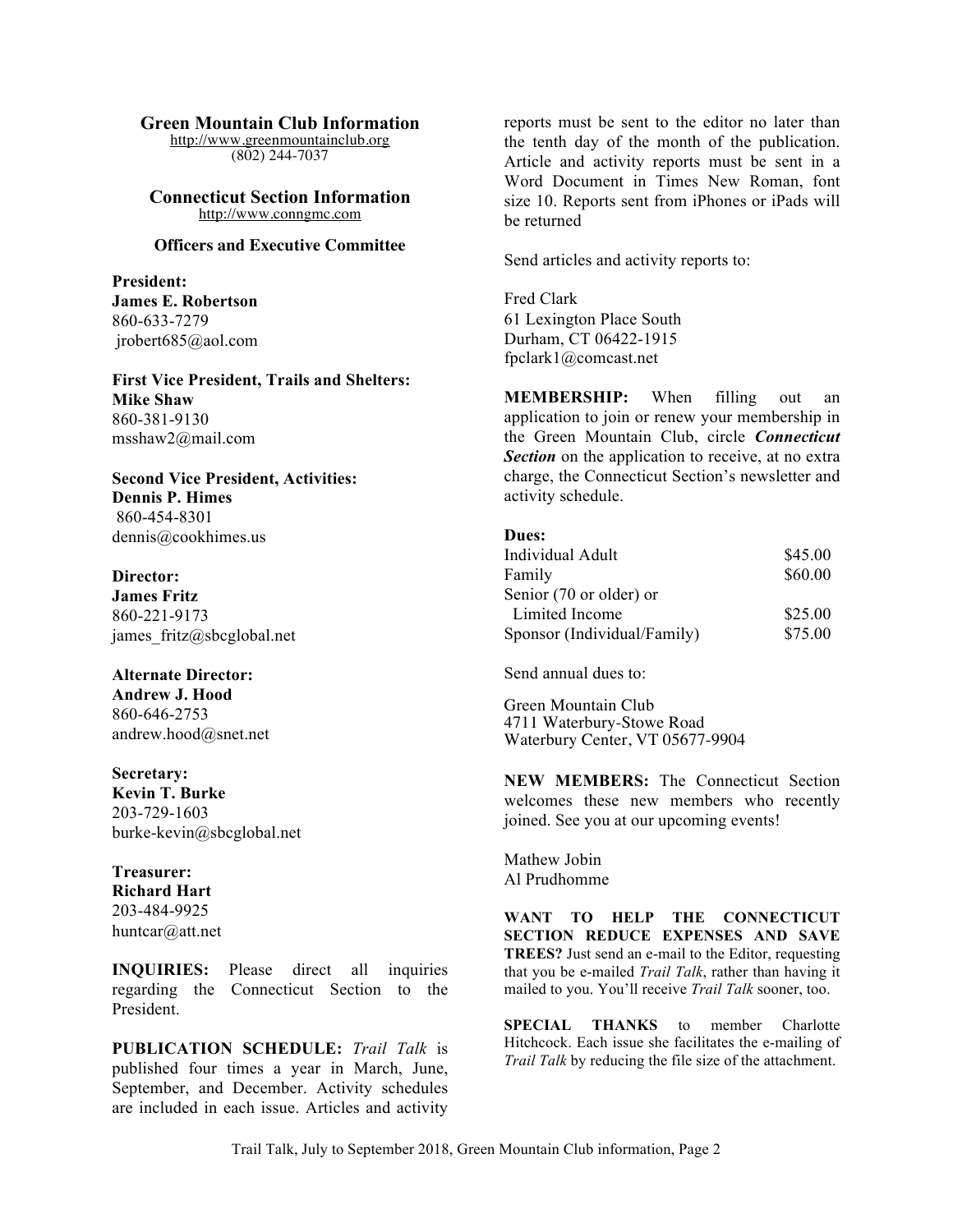## **Hammonasset Beach Tuesday, February 14, 2018**

It was a lovely sunny day at the beach. The State has been working very hard and has paved most of the walking trail. Started out by myself with plans to connect with Joe Conaci. I headed east to Meig's Point. Reaching the farthest point I was very pleased to see two seals sunny themselves on the rocks in the harbor. A gentlemen who was out there doing photography was kind enough to share his photos of the seals. Along the jetty leading to the harbor there were several Pin-Tail ducks who gracefully danced on the waves.

When I returned to the Nature Center in hopes of meeting Joe, I went inside to take advantage of the in- door plumbing. Apparently, they are keeping the building open and staffing it with senior volunteers. Joe was nowhere in sight, so I went out to the island and had lunch. While there I had the opportunity to watch a Harrier Hawk swoop over the marsh grass in search of a snack.

As I started my return trip to West Beach, I met up with Joe. He had taken all the sights and was returning to his vehicle. We chatted a few minutes and went our separate ways.

Hikers: Carol A. Langley and Joe Conaci

# **Rockland Preserve Tuesday, April 3, 2018**

The weather forecast was not very promising: 39 degrees and cloudy. Joe Cocanci met me promptly at 10:00 at the parking lot off Rte. 79. We started on the Orange Trail, then the Green Trail up and over the summit of 630ft. It is amazing how much we depend on the sun to keep us in the right direction. We did a couple of back tracks but Joe the Boy Scout leader kept us on the trail in the correct direction. I generally have a good sense of direction but today I had to pull the "Old Age Card" and just follow Joe.

All was quiet was we visited Cowan Pond. Now just where is the San Houston Trail? That is supposed to take us to our lunch spot at the Boy Scout Camp area. After a few turns we arrived. These boys did a good job: a nice fire ring, picnic tables and even a privy, what more could a hiker ask for!!! Just as we were finishing up lunch, a few ice crystals began to drop from the grey sky.

We only went a short distance when the rain started. Time for the rain gear and pack covers. By the time we reached the Orange Trail, which leads to the parking lot, the rain was really coming down. Just a note to hikers who may use these trails on the weekends: beware, there are now bike trails crossing over the hiking trail.

Thanks for joining me Joe and keeping me in the right direction, since my old compass was not working.

Hikers: Carol A. Langley and Joe Conaci

# **Grand Canyon Trip April 13 to 17, 2018**

My dad has for years told me I have to hike the Grand Canyon before I die, and a couple weeks ago I finally did, together with 12 other members of the Connecticut Section of the Green Mountain Club.

**Friday, Hermit's Rest to Monument Creek** We started out at Hermit's Rest on the South Rim, and took Hermit Trail down into the canyon. The trails throughout the canyon were very smooth and gentle compared to what we're used to in the Northeast. They were also very different in being open the whole way, and of course by being in a western desert, with mostly unfamiliar flora and fauna. The most notable aspect of Grand Canyon trails, however, is the fact that pretty much around every corner you're in front of a new view which would by itself be world famous if it were anywhere else.

The steepest part of Friday's hike was right at the beginning, dropping down from the rim on switchbacks. I actually got off-trail briefly, by missing a switch, but recovered quickly. After a couple miles or so of switchbacks, the trail heads north along the eastern side of the Hermit Creek side canyon, losing elevation more gradually. Early in this section is Santa Maria Spring and Santa Maria Shelter, a real nice place to take a break in the shade and the only place to refresh water before Monument Creek. The day wasn't particularly hot, but there were no clouds, and almost no trees, so a shady place to rest was always welcome.

Eventually the trail gets to Breezy Point, whence it drops down some switchbacks called Cathedral Stairs.

After the stairs the trail runs pretty straight and flat to where Hermit Trail ends at the intersection with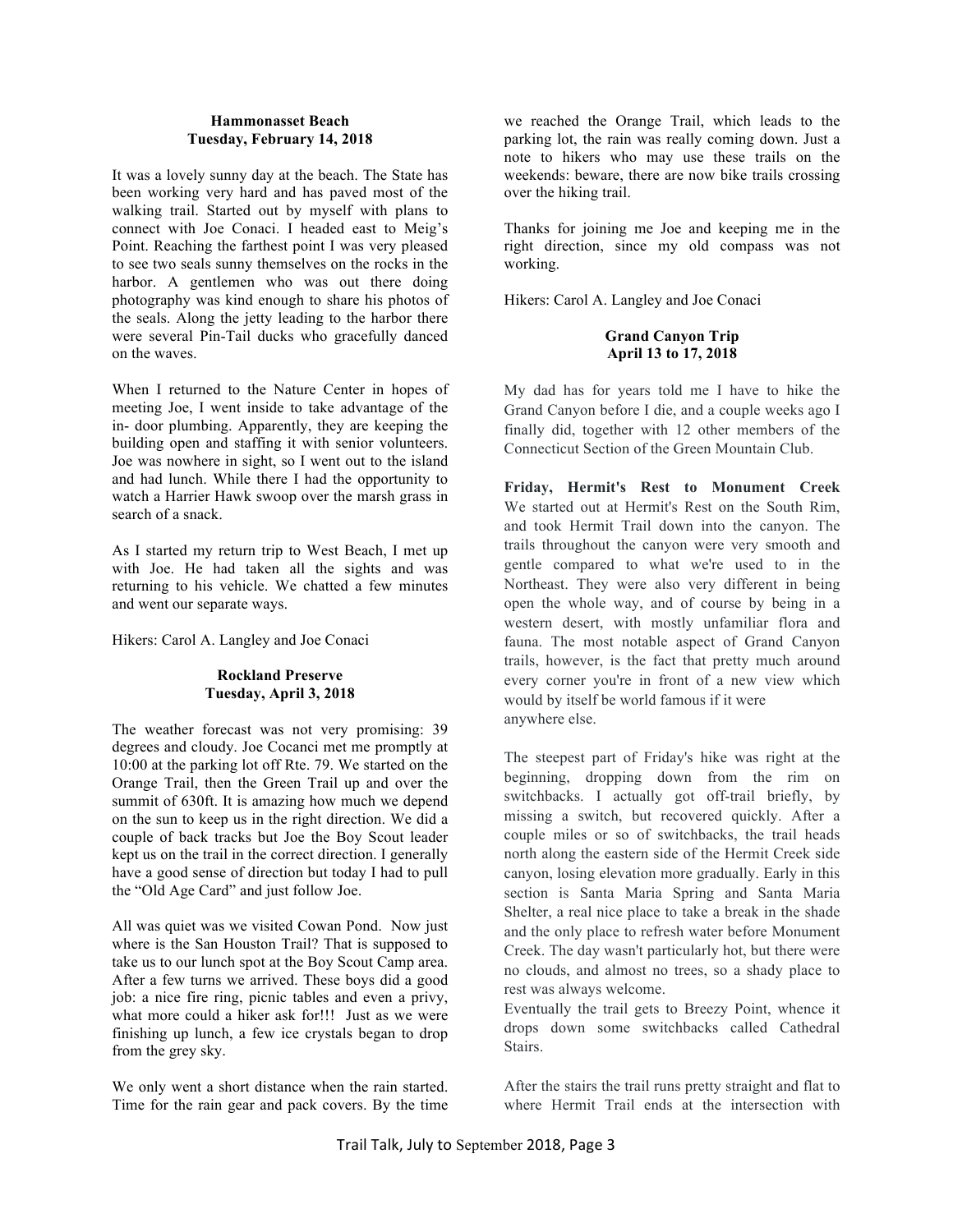Tonto Trail. We then headed east on Tonto Trail, which was the easiest trail of the hike. I started pushing myself in this section, because it was easy and we were nearing camp. That was a mistake; I ended up bonking. After recovering I continued towards camp. We were pretty spread out by then, but I was with a couple other hikers when the trail dropped into a drainage and I became convinced we were on the wrong trail. In retrospect I think this was at least partly due to fatigue, because after consulting the map I had a mental image of how the trail intersections and turns went which wasn't what the map actually showed. I was sure we had veered off of the Tonto Trail onto the Granite Rapids spur when in reality we hadn't gotten to that intersection yet. Eventually it was all figured out, though, and we all made it to Monument Creek Campsite. The whole hike was 9.3 miles and about a 3500 feet elevation loss.

Monument Creek Campsite is in a side canyon containing Monument Creek. The creek was flowing nicely in the campsite area, but not downstream of there, which had caused some concern when we were approaching and could see the dry creekbed below us. The creek is named after the Monument, a 250 foot high stack of rocks. The campsite has very sandy soil; I ended up putting rocks on my tent stakes to hold them in. That first night the sky was clear and we watched a narrow but dense star field slowly rotate above us.

**Saturday, Monument Creek to Granite Rapids and back.** On Saturday we hiked down to the Colorado River and back. There's a trail from the campsite to the river which is mostly just the Monument Creek bed. Although the creek was flowing at the campsite, soon after it dries up (goes underground?) and reappears near the river. The point where the creek/trail meets the river is Granite Rapids, which has several beaches on the south (i.e. our) side, including a nice sandy one just upstream of the rapids. We spent a lot of time hanging out, watching the rapids and the lizards, and resting in the shade of the bushes. Some of us went swimming, as well. Then we hiked back. The back and forth was only about three miles total with only about 500 feet elevation loss/gain. The temperature was the hottest of the trip, but still only in the 80s. As we were headed out we saw a couple of climbers preparing to scale the monument, and after we got back we saw a different couple of climbers doing so.

Actually, we just saw them at one point on the ascent and then on the top, since they climbed up the opposite side.

**Sunday, Monument Creek to Hermit's Rest.** On Sunday we reversed Friday's hike. It was cloudy that day, but very windy. I had made the mistake of not packing any chapstick. I associate needing chapstick with cold weather, so I didn't even think about packing it. I ended up with severely chapped lips, which took several days to recover from. Other than that, it was a great hike, seeing the sites from Friday in reverse and

from a new perspective.

My dad was right: the Grand Canyon is not overhyped; it really is that awesome. I don't know if I'll ever get back, but now I'll be telling hikers I know that you should go there before you die.

Hike Leaders: Jim Moore and Mandy Brink. Hikers: Jim Robertson, Rob and Marianne Valley, Tom Adams, Cathryn Dolan, Han Sherman, Mark Stone, Mike Shaw, Scott Black, Dennis Himes, and Matt Pfleiger.

Campers: Carol Langley and Karen Palumno. Article written by Dennis Himes

# **Stony Creek Quarry Preserve April 28, 2018**

Many hikers will agree that autumn is the best time of the year to be out on the trail. Early spring, however, is surely the sweetest. The woodlands are returning to life as the leaves are emerging and the wildflowers are beginning to bloom. Frequent rains enable the streams to run fast and the marshy areas to rise, muddying the path. Wildlife makes themselves known by the bird songs from above, frogs vocalizing from their wetland habitat and turtles basking on warm rocks. Such was the splendor of our hike today.

The Stony Creek Quarry Preserve is divided into two sections with the active quarry in between. The Stony Creek pink granite is continually quarried, even on this day. We explored the west side of the preserve first, a generally easy walk. Remnants of the quarrying were scattered everywhere, from enormous granite slabs to small rocks. The east side of the quarry, however, was quite different. The trail was more challenging and more scenic. It passed a pond,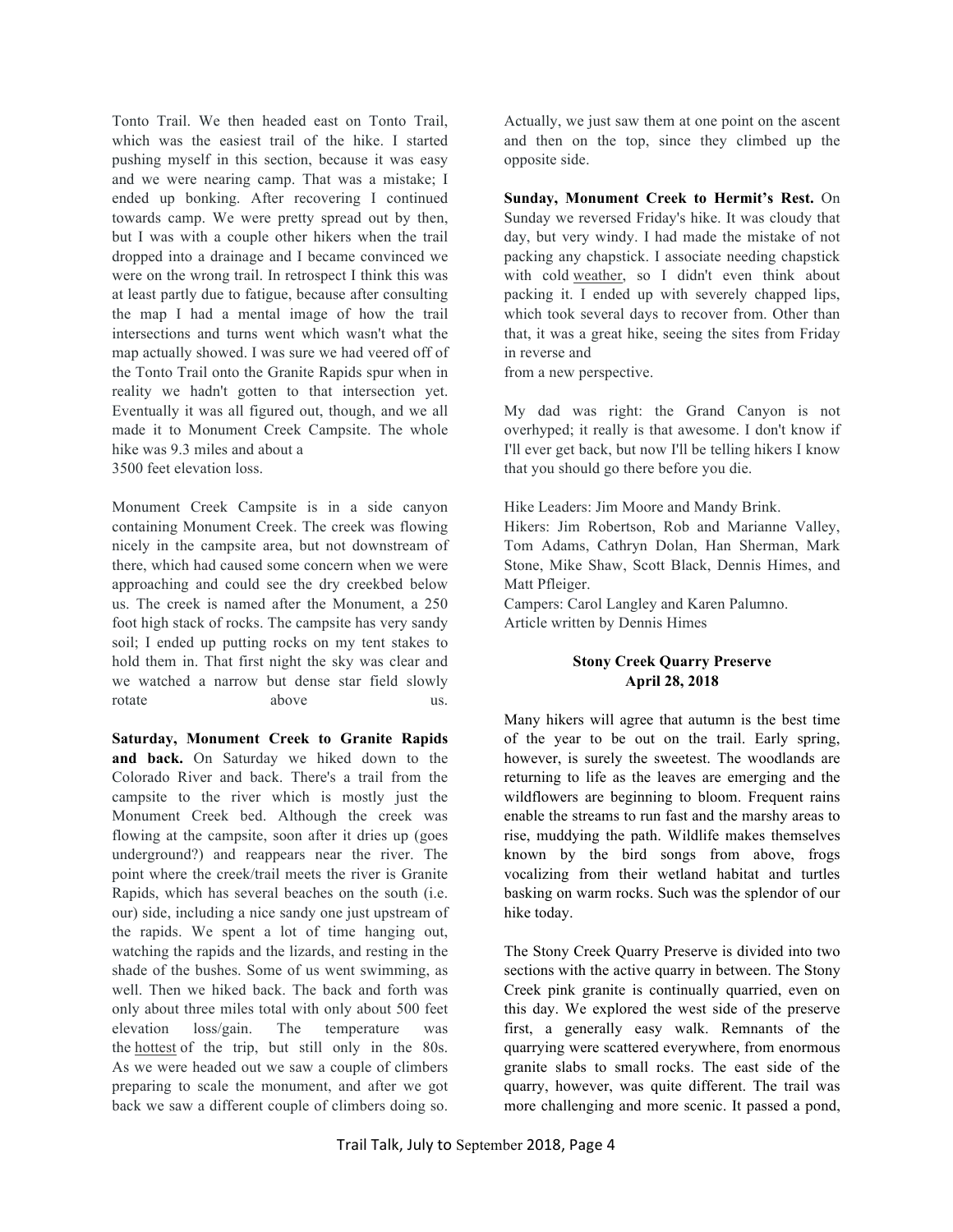marshy area and delighted us with climbs in and out of gorges. After six miles we all agreed that we need to come back to explore the remaining miles of trail. Perhaps in the fall, the best time of the year for a woodland walk.

Leader: Sarah O'Hare. Hikers: Dick Hart, Gary Griffin, Don Hagstrom, and George Jackson.

## **Day Hike to Bluff Point, May 26, 2018**

It was the perfect hiking day. There was sunshine and a nice breeze coming off the water. We started from the Bluff Point parking lot and headed over to Haley Farm. George and Don gave the group an interesting history lesson on the type of farm that had been there based on the remaining foundations of the old barns. We even had a lesson in dairy farming in Connecticut when farms were still family run.

We headed back towards Bluff Point taking a trail that cuts across and stopped at the ruins of the Winthrop family. We learned about the family there, learning that in the olden days they used different terms for what we now term Senior and Junior for sons named after their fathers. In the 1700s it was John Winthrop the Elder and John Winthrop the Younger who settled in the coastal region.

We stopped along the water for a lunch break and from there headed to Bluff Point. The views are always so wonderful there and today's views were beautiful. After enjoying the views of the lighthouse and ocean, we headed back the main trail towards the parking lot. There were lots of people out walking and lots of dogs out having a glorious day. We completed about a 7-mile loop before being back to the parking lot.

We were so happy to have Linda back in the ranks of hikers. It was great too having Alice and Kerry and fun to catch up with them and what they are doing. Thanks everyone for a great hike. I guess I'll still list myself as leader although without Dennis's map and George and Don's good memory of the trail system, I'm sure we would have been lost a few times.

Leader: Mandy Brink. Hikers: Jim Robertson, Kerry Robertson, Dennis Himes, Patty Adams, George Jackson, Don and Linda Hagstrom, Marianne Valley, Alice Valley. Our four-legged friends: Arlo, Molson and Alba.